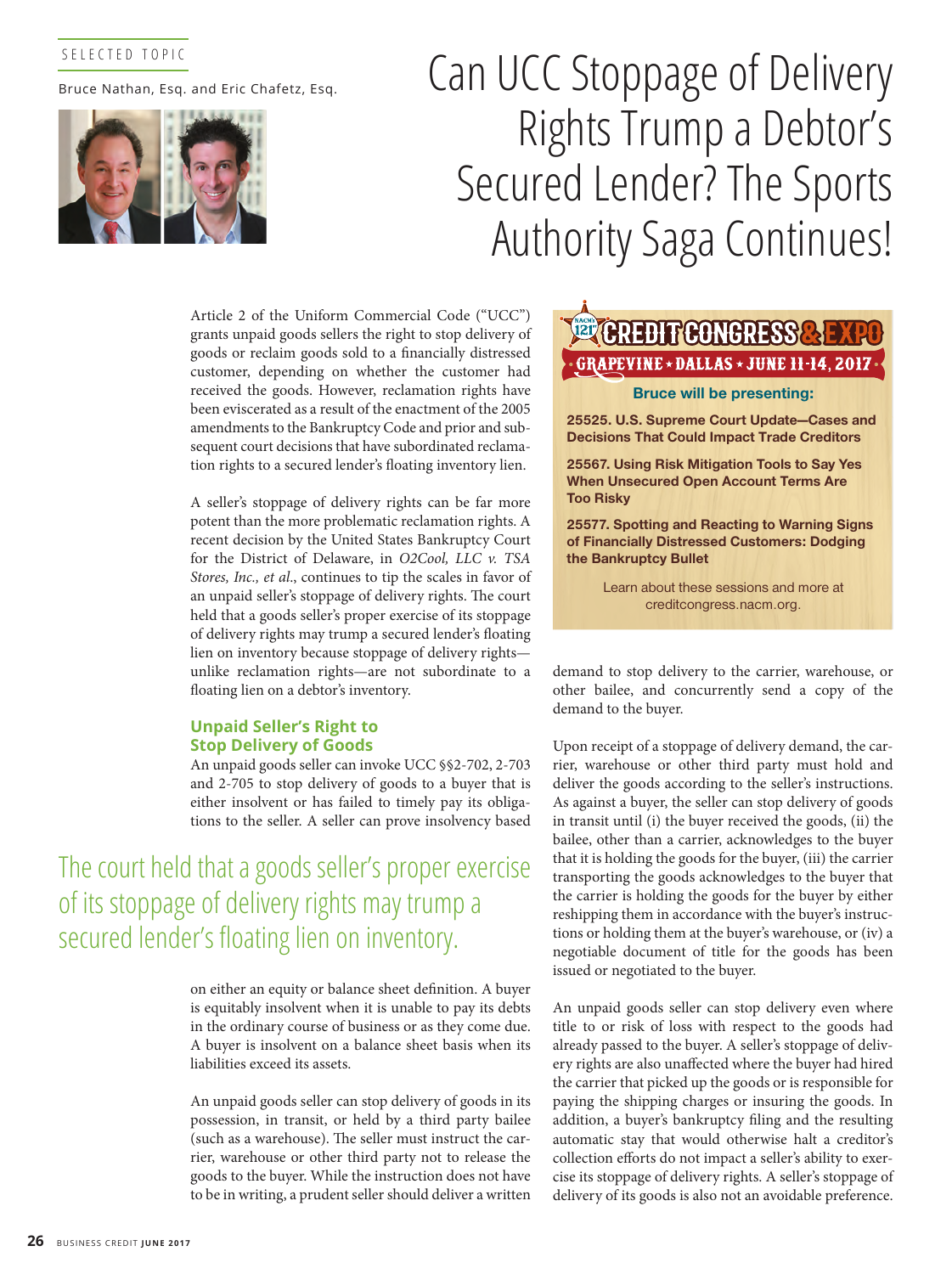A seller should proceed carefully when exercising its stoppage of delivery rights following a buyer's bankruptcy filing. The seller should review the court docket in the buyer's bankruptcy case to make sure that no order has been entered that stays the exercise of stoppage of delivery rights. And, except for notifying the carrier or other bailee to stop delivery of its goods, the seller should take no further action to recover its goods without first moving for relief in the bankruptcy court.

#### **Reclamation Rights**

Reclamation rights are a state law remedy governed by UCC §2-702(2). An unpaid seller can reclaim goods delivered to a buyer if the goods are sold to the buyer on credit terms; the buyer was insolvent<sup>1</sup> when it received the goods; and the creditor demanded (preferably in a written demand) return of the goods within 10 days of the debtor's receipt of the goods.

According to UCC §2-702(3), a creditor's state law reclamation rights are subject to the rights of a "good faith purchaser." The UCC defines a "good faith purchaser" to include a creditor with a security interest in the debtor's inventory.

Bankruptcy Code §546(c)(1) recognizes a creditor's state law reclamation rights. A creditor can reclaim goods it had sold in the ordinary course of its business on credit to the debtor that were received within 45 days prior to the debtor's bankruptcy filing. The creditor must send the debtor a written reclamation demand identifying the goods not later than 45 days after the debtor's receipt of the goods. If the 45-day period expires after the filing, the creditor has up to 20 days after the bankruptcy filing to send the demand. The reclaiming creditor must also prove the debtor was insolvent based on the balance sheet definition when the goods were received and that the goods were identifiable and on hand when the demand was made. The debtor's sale or other disposition of the goods prior to the reclamation demand defeats a creditor's reclamation rights.

According to  $$546(c)(1)$ , a reclaiming creditor's rights are subject to the prior rights of a creditor with a security interest in the debtor's inventory. Most courts have held that a lender with a blanket security interest in its customer's inventory has priority over the rights of a reclaiming creditor.

Section  $546(c)(1)$  also states that reclaiming goods is the sole remedy for a creditor that has satisfied the requirements for reclamation. Unlike the prior version of the Bankruptcy Code, §546(c)(1) does not grant creditors alternative remedies, such as an allowed administrative priority claim or a replacement security interest in other assets of the debtor in lieu of reclaiming the goods.

#### **Facts and Procedural History**

O2Cool, LLC ("O2Cool") designed, manufactured and distributed pool and beach products. Sports Authority Holdings, Inc. and its affiliates (the "Debtors") purchased O2Cool's goods for sale in retail stores throughout the United States and Puerto Rico. Between January and February 2016, the Debtors purchased \$608,130 of goods (the "Disputed Goods") from O2Cool. The Debtors arranged for their freight forwarder, Yusen Logistics (Americas), Inc. ("Yusen"), to coordinate the shipment of the Disputed Goods from China to the Debtors' distribution center in Colorado. Yusen then arranged for various carriers, including OOCL (USA), Inc. ("OOCL"), to transport the Disputed Goods.

# An unpaid goods seller can stop delivery even where title to or risk of loss with respect to the goods had already passed to the buyer.

Prior to the Debtors' bankruptcy filing, between February 12 and 26, 2016, O2Cool sent Yusen five notices to stop delivery of the Disputed Goods (the "Stoppage Notices"). Yusen acknowledged receipt of the Stoppage Notices, advised O2Cool that they were only acting as the freight forwarder, and indicated that OOCL was the carrier that was transporting the Disputed Goods. O2Cool then sent the Stoppage Notices to OOCL, which also acknowledged receipt. O2Cool also alleged that the Debtors had instructed Yusen and/or OOCL to ignore the Stoppage Notices and instead deliver the Disputed Goods to the Debtors. The Disputed Goods were never returned to O2Cool. The Debtors received the Disputed Goods, sold them to their retail customers and then remitted the proceeds to pay the claims of their pre-petition secured lenders/agents, Wilmington Savings Fund Society, FSB ("WSFS"), Bank of America, N.A. ("BANA"), and Wells Fargo Bank, N.A. ("Wells," and together with WSFS and BANA, the "Lenders").